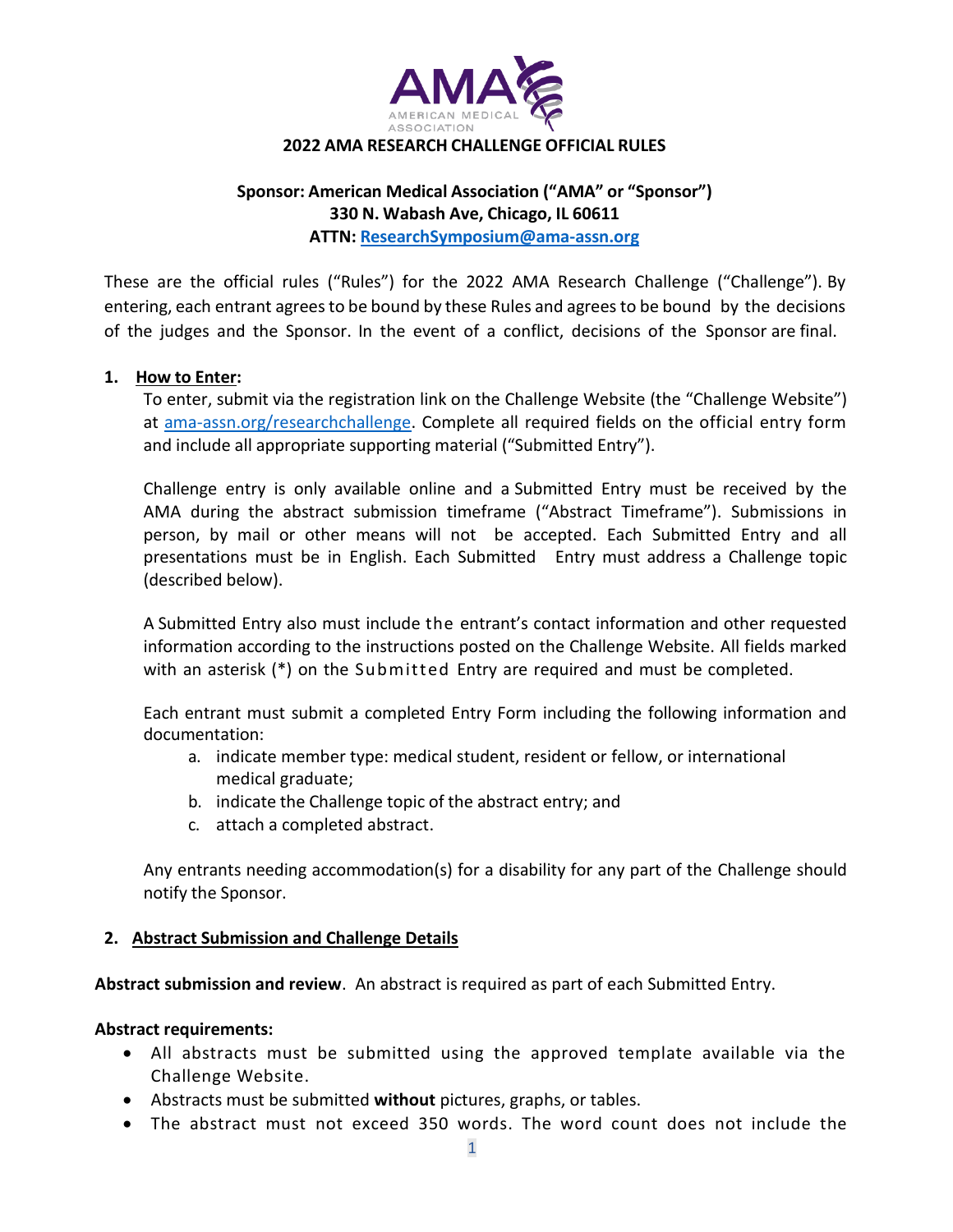

abstract title, page numbering, or any ancillary entrant information.

• Citations or references are not a necessity with the abstract. If an entrant's abstract is accepted for consideration, citations or references may be included with the poster.

Each abstract must address one of the Challenge topics:

- Basic Science: Submissions in Basic Science must relate to molecular, pharmacologic, or physiologic mechanisms of disease or treatment. Includes studies that utilize human tissue or animal models to address disease or therapeutic mechanisms, as well as basic studies examining fundamental aspects of molecular and cellular regulation and genetics studies.
- Clinical and Translational Research: Submissions in Clinical and Translational Research must center around human subject research aimed towards prevention, diagnosis, or treatment of disease processes either fully in the clinical setting, or as a bridge between the lab and clinical practice.
- \*Clinical Vignettes: Submissions in Clinical Vignettes are patient-related cases and scenarios that have educational value for a wider audience. A Clinical Vignette should: a) describe clinical conditions that illustrate unique or important teaching points, b) provide insight into clinical practice, education, or research in either outpatient or hospital settings, c) illustrate important clinical problems commonly encountered by physicians (i.e. diagnostic, therapeutic, management dilemmas,) and d) include a background and discussion of relevant literature.

\*This Challenge topic is not eligible for the Semifinals or Finals but is eligible for the Poster Symposium.

- Health Systems Science: Submissions in Health Systems Science must relate to the broader system of health care. Includes studies that utilize principles of policy & economics, population health management, interprofessional collaboration, behavioral and social determinants of health and health system improvement. This topic also includes bioinformatics.
- Medical Education Innovation: Submissions in Medical Education Innovation must relate to innovation centered around medical student/resident/fellow wellbeing, professionalism/professional formation, communication, simulation, quality improvement, and patient safety. This topic also includes diversity, equity, and inclusion; wellness; and telemedicine.
- Public Health and Health Policy: Submissions in Public Health and Health Policy must relate to the science of protecting and improving the health of people and their communities. This work is achieved by promoting healthy lifestyles, researching disease and injury prevention, and detecting, preventing, and responding to infectious diseases. This topic also includes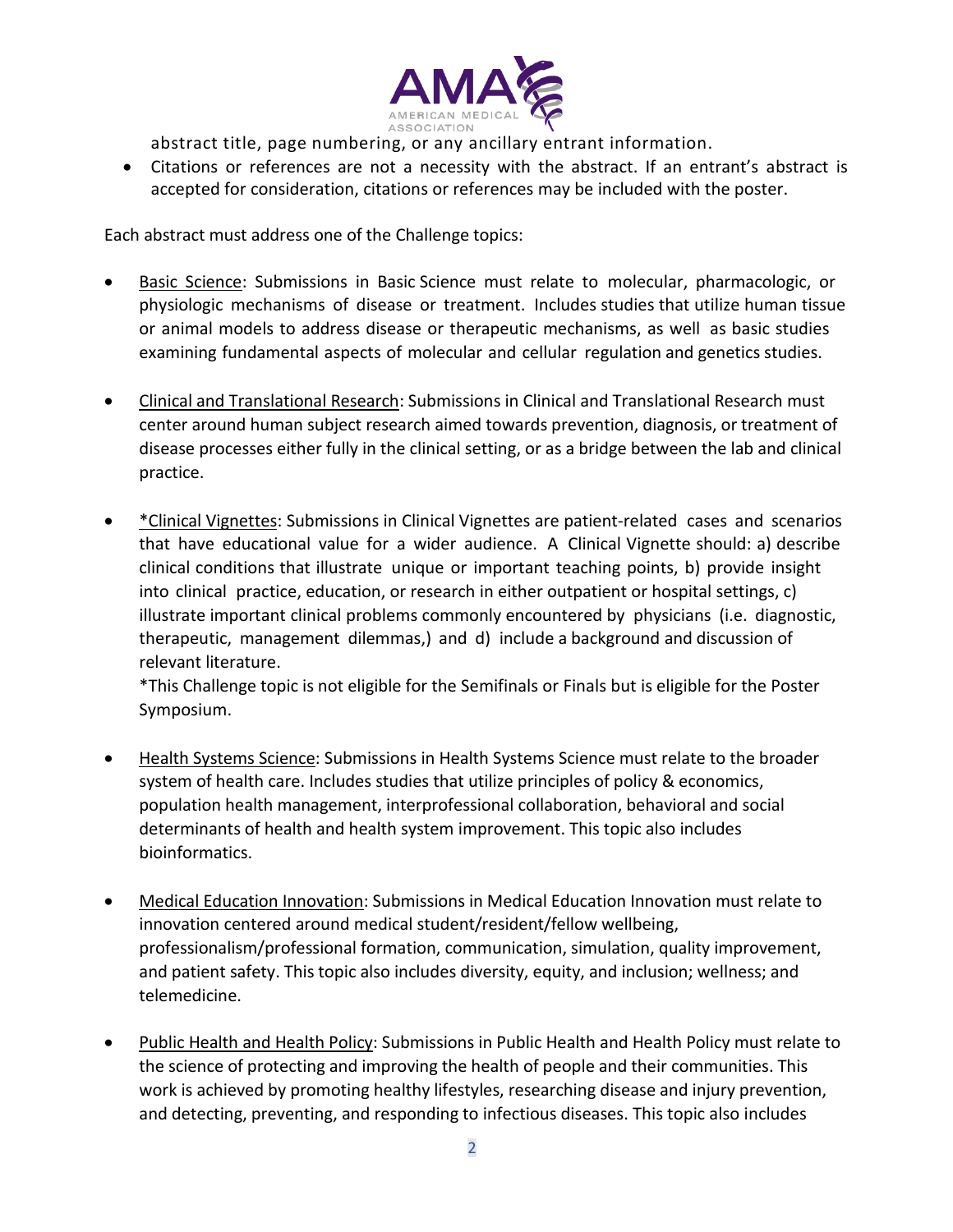

The Sponsor shall verify that each entrant meets applicable membership criteria. The Sponsor may disqualify or reassign an entrant if the Sponsor determines that an entrant's member type designation is inappropriate or unclear. Each Submitted Entry will be reviewed for completeness and appropriateness by an abstract review committee appointed by the Sponsor.

## **Poster Symposium Based on Abstract Scores**

- The entrants of the top 700 (approximate) scored abstracts ("Poster Symposium Participants") among all member types will be invited to display a poster in the Poster Symposium (the "Poster Symposium").
- The invited entrants are not required to participate in the Poster Symposium.
- Each invited Poster Symposium Participant who chooses to participate in the Poster Symposium is required to:
	- o display a digital poster at the event.
		- The digital poster is limited to one PowerPoint slide.
- **Optional:** Poster Symposium participants may also display a pre-recorded presentation up to 2 minutes in length, but it is not required.
- **The Poster Symposium is not a part of the Semifinals of the AMA Research Challenge.**
- The deadline for Poster Symposium Participants to submit digital materials is 11:59 p.m. Central Time on Tuesday, October 4, 2022.

# **Semifinals Based on Abstract Scores**

- The entrants of the top 50 (approximate) **overall scored abstracts** ("Semifinalists") among all member types will be invited to present a poster and presentation in the Semifinals (the "Semifinals").
- The invited entrants are not required to participate in the Semifinals.
- Each invited Semifinalist who chooses to participate in the Semifinals is required to:
	- o display a digital poster at the event.
		- The digital poster is limited to one PowerPoint slide.
	- o display a pre-recorded presentation up to 2 minutes in length.
		- The pre-recorded presentation must **not** exceed two (2) minutes.
- The deadline for Semifinalists to submit digital materials is 11:59 p.m. Central Time on Tuesday, October 4, 2022.
- Each Semifinalist will be evaluated on both a digital poster and a two (2) minute, prerecorded presentation.
- Semifinalists' digital research materials will be evaluated via the rating scale described in Section 6. Two judges will be assigned to evaluate each Semifinalist's research, and AMA members (including Semifinalists and Poster Symposium Participants) will be invited to evaluate Semifinalists' research. The Sponsor will pull a weighted average score from the judges and AMA members. The highest rated Semifinalists' research will determine the top five (5) Finalists.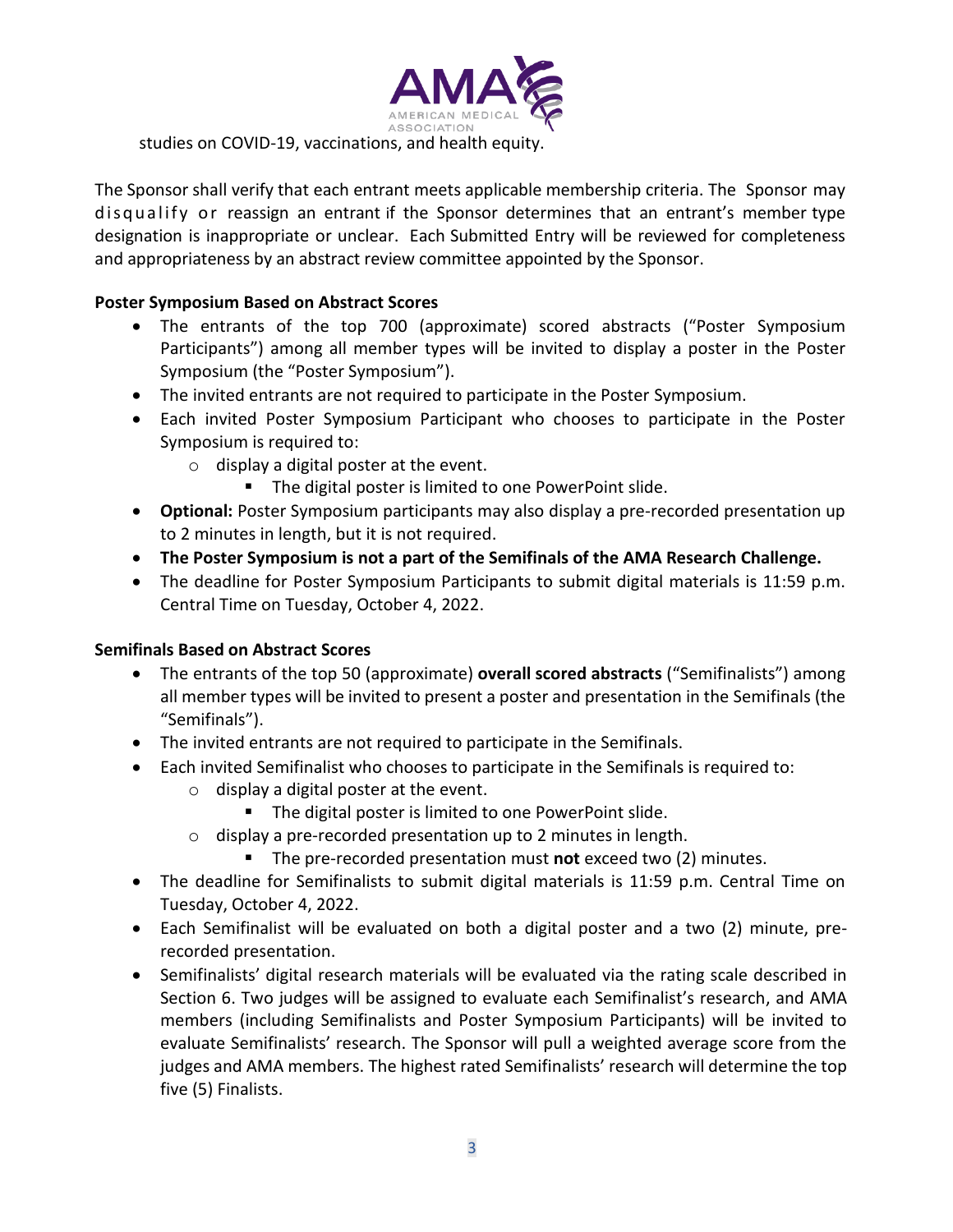

## **Finals**

- The top five (5) highest rated Semifinalists among all member types ("Finalists") will be invited to present in the Finals.
- Each Finalist who chooses to participate in the Finals is required to submit a five (5) minute pre-recorded presentation of their research. The due date for pre-recorded presentation will be announced on the Challenge Website.
- A panel of at least three (3) judges will deliver constructive feedback of the research.
- Judges will convene to determine the overall winner of the Finals.
- The overall winner (the "**LAUREL ROAD PRIZE WINNER**") will be based on the judges' consensus vote.

**Notice to Poster Symposium participants and Semifinalists**: Entrants selected for the Poster Symposium and for the Semifinals will be notified by the deadline stated in Section 3. If an entrant is determined to be ineligible, or has not complied with these Rules, an alternate entrant may be selected for any disqualified entrant and will be notified according to the procedures described herein. The deadlines for alternate entrants may be modified by the Sponsor as appropriate.

# **3. Challenge Timeframe:**

- The Abstract Timeframe begins at 12:00 p.m. Central Time on Monday, April 18, 2022. The deadline to submit an abstract for consideration is 11:59 p.m. Central Time on Tuesday, July 12, 2022.
- The abstract review period when submitted entries are reviewed and scored begins the week of July 25, 2022.
- The entrants accepted for the Poster Symposium will be notified Thursday, September 1, 2022.
- The entrants accepted for the Semifinals will be notified Thursday, September 1, 2022.
- Both Poster Symposium Participants and Semifinalists must submit their digital research materials by 11:59 p.m. Central Time on Tuesday, October 4, 2022.
- The Virtual Poster Symposium and Semifinals will begin at 8:00 a.m. Central Time on Thursday, October 20, 2022 and conclude at 5:00 p.m. Central Time on Saturday, October 22, 2022.
- The Challenge Finals will be recorded on a date to be announced to the Finalists and will broadcast December 7, 2022 at 7 p.m. Central Time on YouTube.
- **NOTE: A l l Challenge dates and rules are subject to change by the Challenge Sponsor at its sole discretion** (for example, the Sponsor may extend the Abstract Timeframe and/or change the event dates). Please see the Challenge Website (<u>ama-</u> [assn.org/researchchallenge\)](https://ama-assn.org/researchchallenge) for the most up-to-date version of the Official Challenge Rules.

# **4. Prizes:**

A total of five (5) prizes of five hundred dollars (\$500.00) will be awarded to the five (5) Finalists among all member types.

The prize for the overall one (1) winner of the Finals, the LAUREL ROAD PRIZE WINNER, will be announced on the Challenge Website.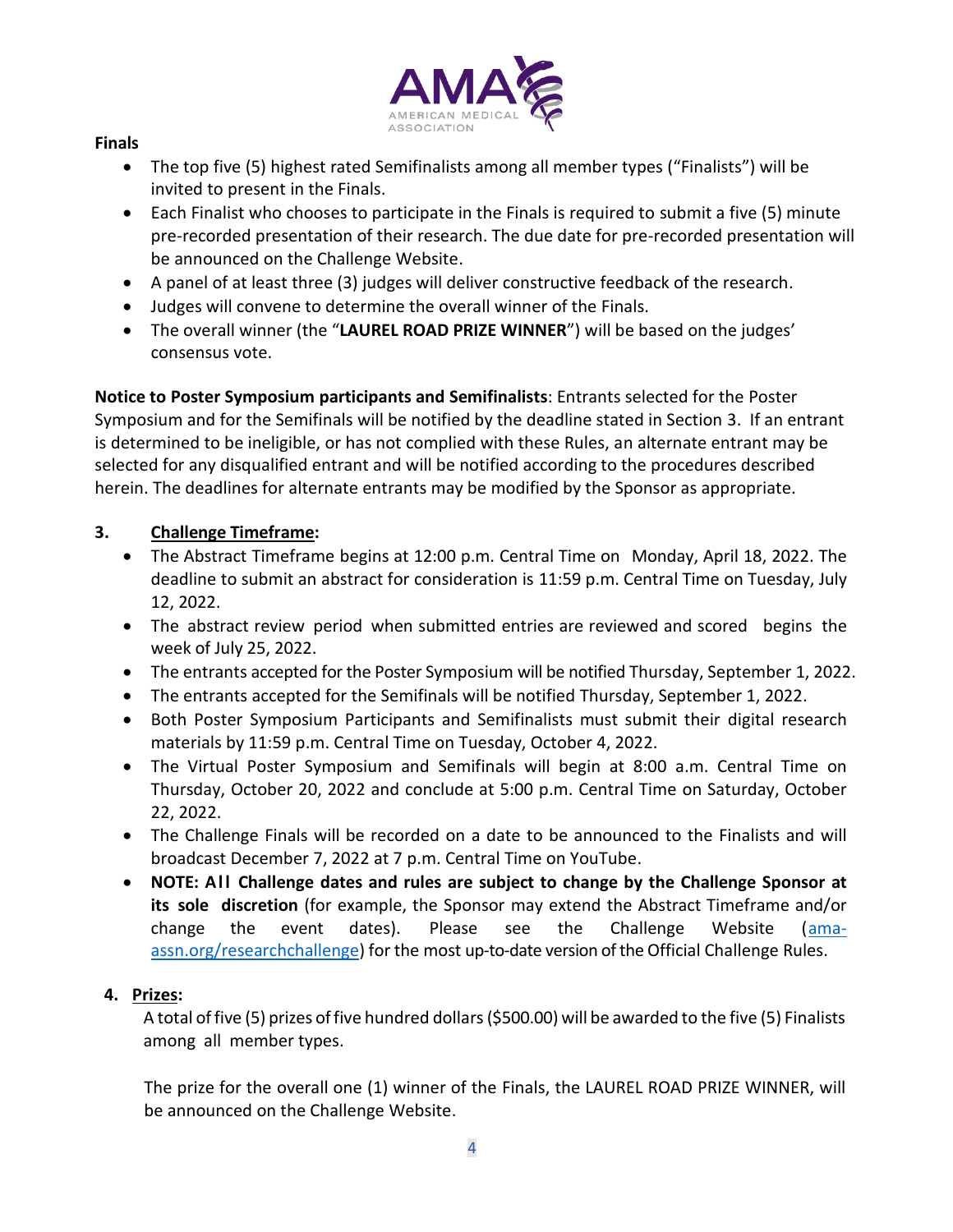

The judges, the Sponsor, and KeyBank National Association have no further obligation to any entrant or winner after the award of the prizes mentioned above. Each entrant or winner assumes all liabilities associated with entering this contest and the receipt of any prize. An entrant or winner may decline advancement in the Challenge and decline any prize prior to its award. Withdrawal from the Challenge at any time will nullify an entrant's designation as a Finalist or winner.

Prize recipients will be required to submit completed a W-9 form and a completed Affidavit of Eligibility and Liability/Publicity Release form (See "Releases/Disclaimers" Section 12) as a condition of winning any prize. Failure to submit required documentation is grounds for prize forfeiture.

# **5. Entry Requirements:**

- a. The Contest is open only to (i) individuals who are 18 years old or older at the time of Entry and who have not been convicted of a felony or crime of moral turpitude; and (ii) have not declared or been declared in bankruptcy.
- b. The individual must be a member of the American Medical Association as of **Monday, July 12, 2022 and**
	- i. an Educational Commission for Foreign Medical Graduates certified international medical graduate student awaiting residency in the U.S.; **or**
	- ii. a resident/fellow enrolled in an Accreditation Council for Graduate Medical Education organization; **or**
	- iii. enrolled in an American Osteopathic Association-accredited residency program; **or**
	- iv. a medical student in a Liaison Committee on Medical Education accredited organization; **or**
	- v. in a medical school accredited by the Commission on Osteopathic Colleges.
- c. **Any Abstract submitted ("Submitted Entry"):**
	- i. **must be solely the entrant'soriginal work; or**
	- ii. **must have the entrant as the lead author and have authorization by coauthors and owners of the Submitted Entry (See section 15, "entrant's Representations and Warranties" below).** Entrants must list all c o - authors of the Abstract on the Official Entry Form.
- **d. Multiple abstract submissions from an entrant are not allowed.**
- e. Sponsor has sole discretion to disqualify an entrant if Sponsor receives a challenge to an entrant's ability or authority to make a Submitted Entry in compliance with these Rules.
- f. No substitutions or new versions of a Submitted Entry will be accepted after the Abstract Submission deadline.
- g. All entries must submit an abstract under an appropriate Challenge topic as outlined in Section 2. Entrants must choose an abstract title which accurately reflects emphasis and content of the Submitted Entry.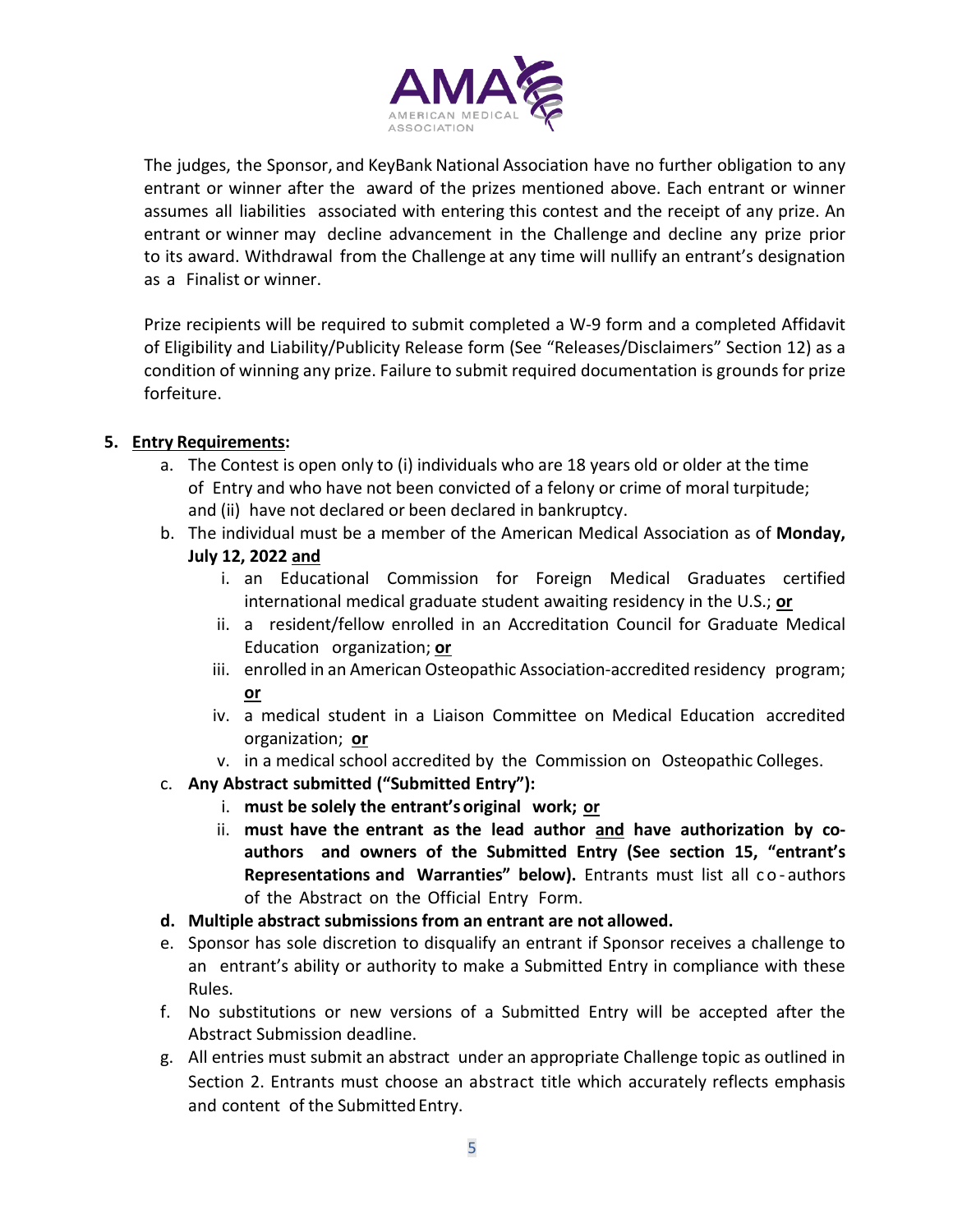

- h. All entries must be completed and submitted by the stated deadline.
- i. Utilization of content, technology, materials, and other intellectual property not created or owned by entrant or without authorized license is grounds for disqualification and legal action.
- j. All information submitted must be non-confidential. Any Submitted Entry that contains patient Personal Health Information ("PHI") or Personally Identifiable Information ("PII") will bedisqualified.
- k. Evidence that an entrant is misrepresenting, inducing others to misrepresent support, or engagement with entrant's project is grounds for disqualification.
- l. **The following are not eligible to enter the Challenge if, during the Challenge, they were or become:**
	- i. employees of the Contest Sponsor (AMA);
	- ii. employees of companies or entities affiliated with AMA;
	- iii. any vendors and employees of companies or entities affiliated with AMA;
	- iv. any Direct Family Members (parent, son, daughter or sibling) of any such employees;
	- v. Contest judges or their direct family members;
	- vi. Anyone involved in designing, developing, judging, sponsoring or administering the Contest (or their Direct Family Members); or
	- vii. a citizen or resident of
		- 1. Quebec Canada, or Brazil; or
		- 2. any jurisdictions where the Contest may be prohibited; or
		- 3. a resident of any European Union country covered by the General Data Protection Regulation.
	- viii. **FOR LAUREL ROAD PRIZE WINNER ONLY**: Entrant(s) may not be on any sanctions list published by the Office of Foreign Assets Control ("OFAC") nor may they be a citizen, resident of, or be located in an OFAC sanctioned country.
- m. **FOR LAUREL ROAD PRIZE WINNER ONLY:** Winner must have and maintain a depository account with a U.S. licensed lending/banking institution which permits Automated Clearing House deposits.

WINNERS ARE RESPONSIBLE FOR REPORTING PRIZES AND PAYING ANY INCOME TAXES OR OTHER TAXES THAT MAY APPLY. SPONSOR AND ADMINISTRATOR ARE NOT RESPONSIBLE FOR ANY SUCH REPORTING OR TAXES.

**FOR LAUREL ROAD PRIZE WINNER ONLY:** WINNER IS REQUIRED TO PROVIDE IRS FORM W-9 (OR FORM W-8BEN IF APPLICABLE) BEFORE PAYMENT OF PRIZE. KEYBANK MAY BE REQUIRED TO SEND YOU, AND FILE WITH THE IRS, A FORM 1099-MISC (MISCELLANEOUS INCOME) OR FORM 1042-S (FOREIGN PERSON'S U.S. SOURCE INCOME SUBJECT TO WITHOLDING) FOR THE YEAR IN WHICH YOU ARE AWARDED THE PRIZE. WINNER IS RESPONSIBLE FOR ANY TAX LIABLITY RELATED TO PARTICIPATING IN THE PROGRAM. PLEASE CONSULT YOUR TAX ADVISOR IF YOU HAVE ANY QUESTIONS ABOUT YOUR PERSONAL TAX SITUATION.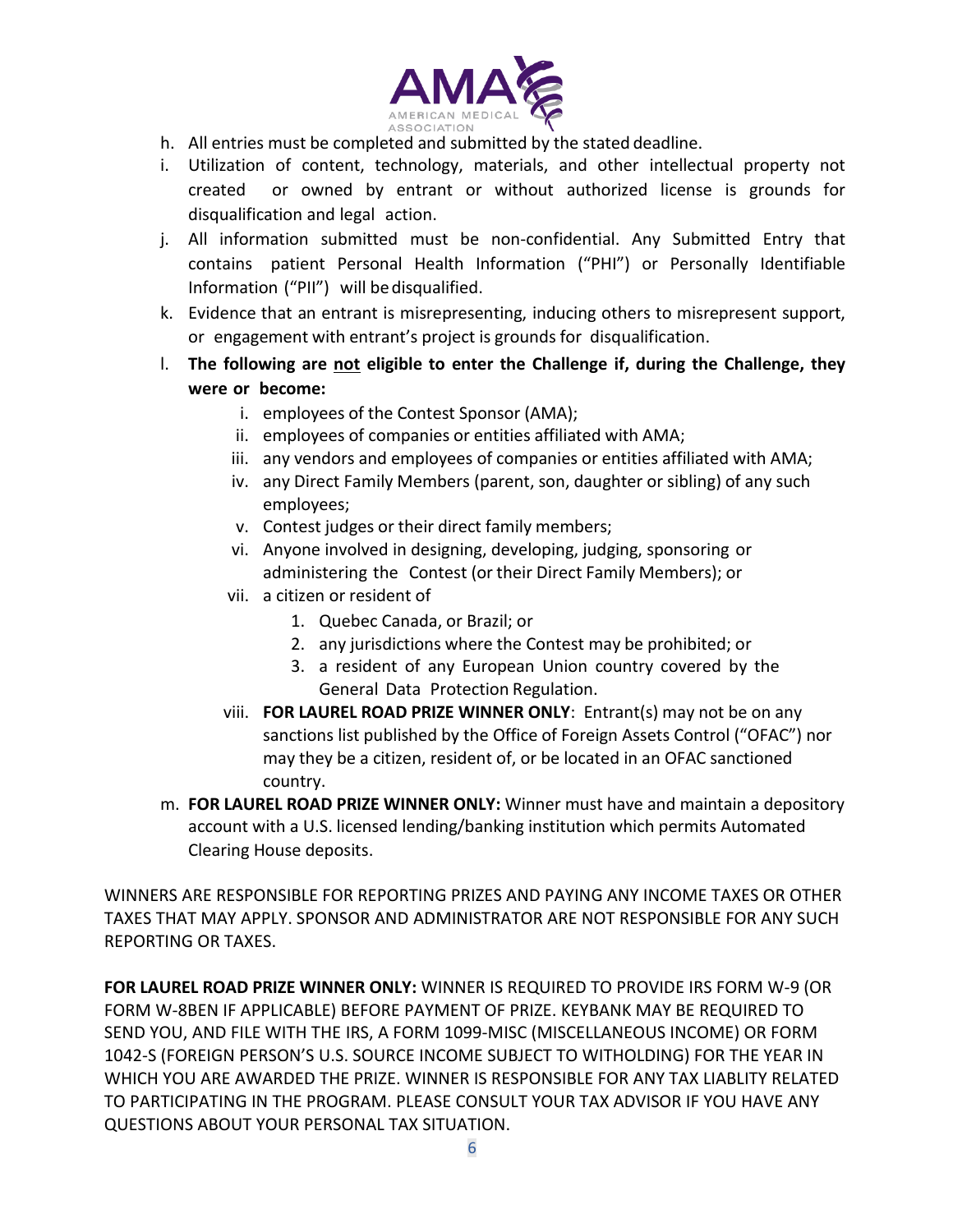

## 6. **JUDGING QUALIFIED ENTRIES, FINALISTS AND WINNERS - CRITERIA:**

Submitted abstracts will be reviewed and scored on a scale of  $1 - 5$  (1 = marked low quality, 5 = extraordinarily high quality) based on the following criteria:

#### **Background/Objective**

- 5 rating
	- o The background strongly demonstrates that the literature has been reviewed.
	- $\circ$  The background is strong, clear, and thorough, yet concise in providing an overview of the problem.
	- o Based on the presented background and knowledge gap, a specific, clear and testable research objective is stated.
- 4 rating
	- o The background demonstrates that the literature has been reviewed.
	- o The background is clear and provides a thorough introduction to the problem.
	- $\circ$  Based on the presented background and knowledge gap, a clear and testable research objective is stated.
- 3 rating
	- o The background partially demonstrates that the literature has been reviewed.
	- o The background is clear and provides a brief introduction to the problem.
	- o Based on the presented background and knowledge gap, a clear and testable research objective is stated.
- 2 rating
	- $\circ$  The background very weakly demonstrates that the literature has been reviewed.
	- $\circ$  The background provides a weak introduction to the problem that is not informed.
	- o A clear, but untestable research objective is stated.
- 1 rating
	- o The background does not demonstrate that the literature has been reviewed.
	- o The background does not provide an overview to the problem.
	- o A vague, untestable research objective is stated.
- **Methods/Results**
	- 5 rating
		- $\circ$  The methods provide a strong and clear explanation of the study design and are very clearly and concisely described.
		- o The results strictly follow the presentation of the methods.
		- o The results are clear and connected to the purpose of the study.
		- o For clinical vignette, the clinical impact of this case is strikingly novel, or innovation may fill gaps that may yet be unrealized in medical practice with appropriate relevance discussed.
		- 4 rating
			- $\circ$  The methods provide a clear explanation of the study design and are well described.
			- o The results mainly follow the presentation of the methods.
			- o The results are clear and connected to the purpose of the study.
			- $\circ$  For clinical vignettes, the case is an original concept or meets an unmet need in medical practice with appropriate relevance discussed.
		- 3 rating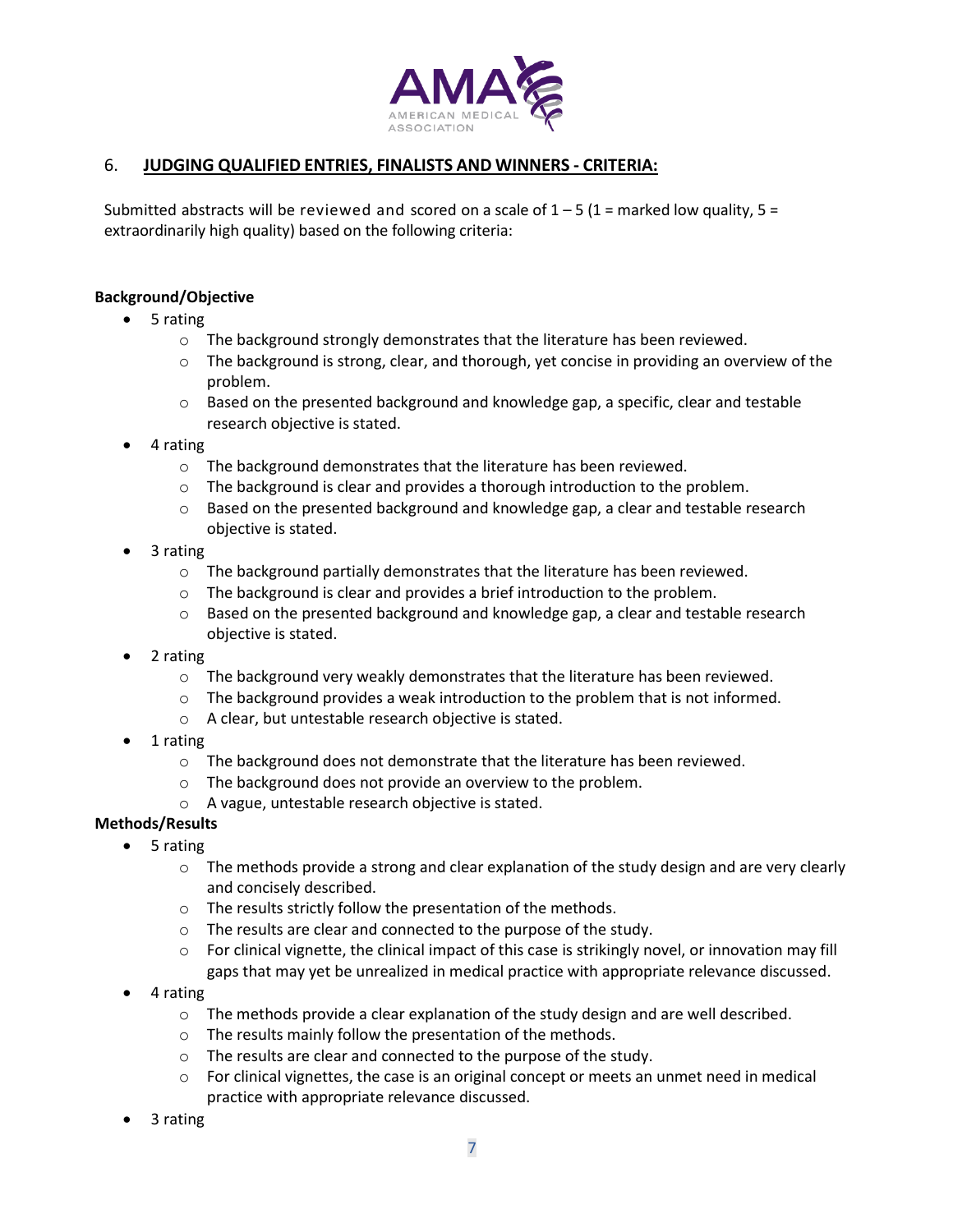

- o The methods provide an adequate explanation of the study design.
- o The results attempt to present findings but might be unclear or some information is missing from the results.
- o The results follow the presentation of the methods.
- o For clinical vignettes, some aspects of approach are original, others duplicate other efforts/studies.
- 2 rating
	- o The methods provide an unorganized explanation of the overall study design.
	- $\circ$  The results attempt to present findings but might be unclear or some information is missing from the results.
	- o Results loosely follow the presentation of methods.
	- o For clinical vignettes, the case is poorly designed.
- 1 rating
	- $\circ$  The methods provide an unclear and unorganized explanation of the study design.
	- o The results do not present concrete data, they are unclear findings and/or do not relate to the study purpose.
	- o The results do not follow the presentation of the methods.
	- o For clinical vignettes, does not provide any novel or relevant data.

### **Discussion/Conclusion**

- 5 rating
	- $\circ$  The conclusion is fully supported by the study results and does not overstate the findings.
	- o Provides knowledge that likely will change action.
	- o For clinical vignettes, case discussion correlates with the novel finding of the presentation.
- 4 rating
	- o The conclusion is mostly supported by the study results.
	- o Provides knowledge that may change action.
	- o For clinical vignettes, case discussion correlates with some findings of the presentation.
- 3 rating
	- o The conclusion is only partially supported by the study results.
	- o Provides knowledge that likely will change action.
	- $\circ$  For clinical vignettes, case discussion highlights a few elements of the presentation.
- 2 rating
	- o The conclusion is weakly supported by the study results.
	- o Provides knowledge that likely will not change action.
	- o For clinical vignettes, case discussion does not demonstrate or highlight any novel ideas.
- 1 rating
	- o The conclusion is not supported by the study results.
	- o Provides knowledge that likely will not change action.
	- o For clinical vignettes, case discussion is common and does not provide any new input.

### **Significance/Interest to the audience**

- 5 rating
	- o The study will definitely enhance clinical, research or educational behaviors with novel information
	- $\circ$  The study will definitely attract the attention and interest of the audience
	- o The study is well-structured, logical and highlights the importance of the proposed work.
- 4 rating
	- o The study will very likely enhance clinical, research or educational behaviors with novel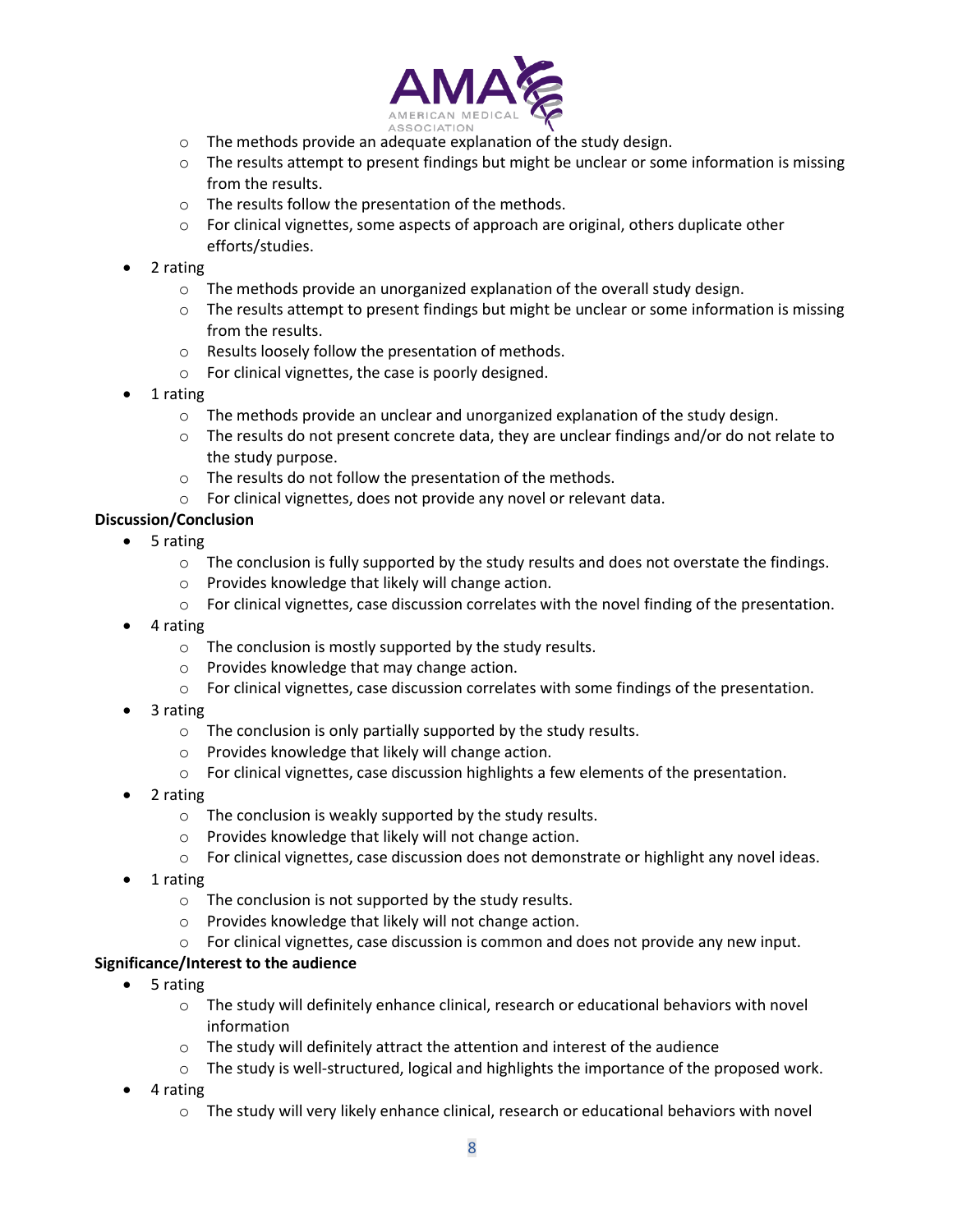

information

- o The study will very likely attract the attention and interest of the audience
- o The study is partially well-structured and highlights the importance of the proposed work.
- 3 rating
	- o The study will somewhat likely enhance clinical, research or educational behaviors with novel information.
	- o The study will attract the attention and interest of the audience
	- o The study is structured and highlights the importance of the proposed work.
- 2 rating
	- o The study will not likely enhance clinical, research or educational behaviors with novel information.
	- $\circ$  The study will attract the attention and interest of a narrow audience.
	- o The study is weakly structured and does not highlight the importance of the proposed work.
- 1 rating
	- o Not likely to enhance all/or either clinical, research or educational behaviors with novel information
	- o The study will not attract the attention and interest of the audience
	- $\circ$  The study demonstrates some effort to highlight the importance of the proposed work.

The Sponsor recommends the following criteria to be used for rating digital research materials in the Semifinals:

- Organization/Visual presentation
	- o Visuals are easy to read and logistically organized.
	- o Grammar and syntax are correct.
	- o Data is presented in a clear and understandable manner.
- Verbal presentation
	- o Presentation is limited to 2 minutes.
	- o Good diction; good articulation.
- Knowledge of material
	- o Author explains in detail relevance to the project.

The Finals will consist of the top 5 voted Finalists presenting their research to a panel of at least three (3) judges who will review based upon following recommended criteria and determine overall winner:

- The background and objective;
- The methods and results;
- The discussion and conclusion;
- The significance and interest to the audience;
- The organization and quality of the presentation; and
- The Challenge participant's knowledge of the material.

#### 7. **Selection of Judges:**

**Selection of abstract review Judges:** Sponsor will assign at least two (2) Judges to review each Submitted Entry. Judges will be volunteers who meet contest credentials, namely: Medical Doctors, Doctors of Osteopath, or PhDs. Medical students will not be permitted to judge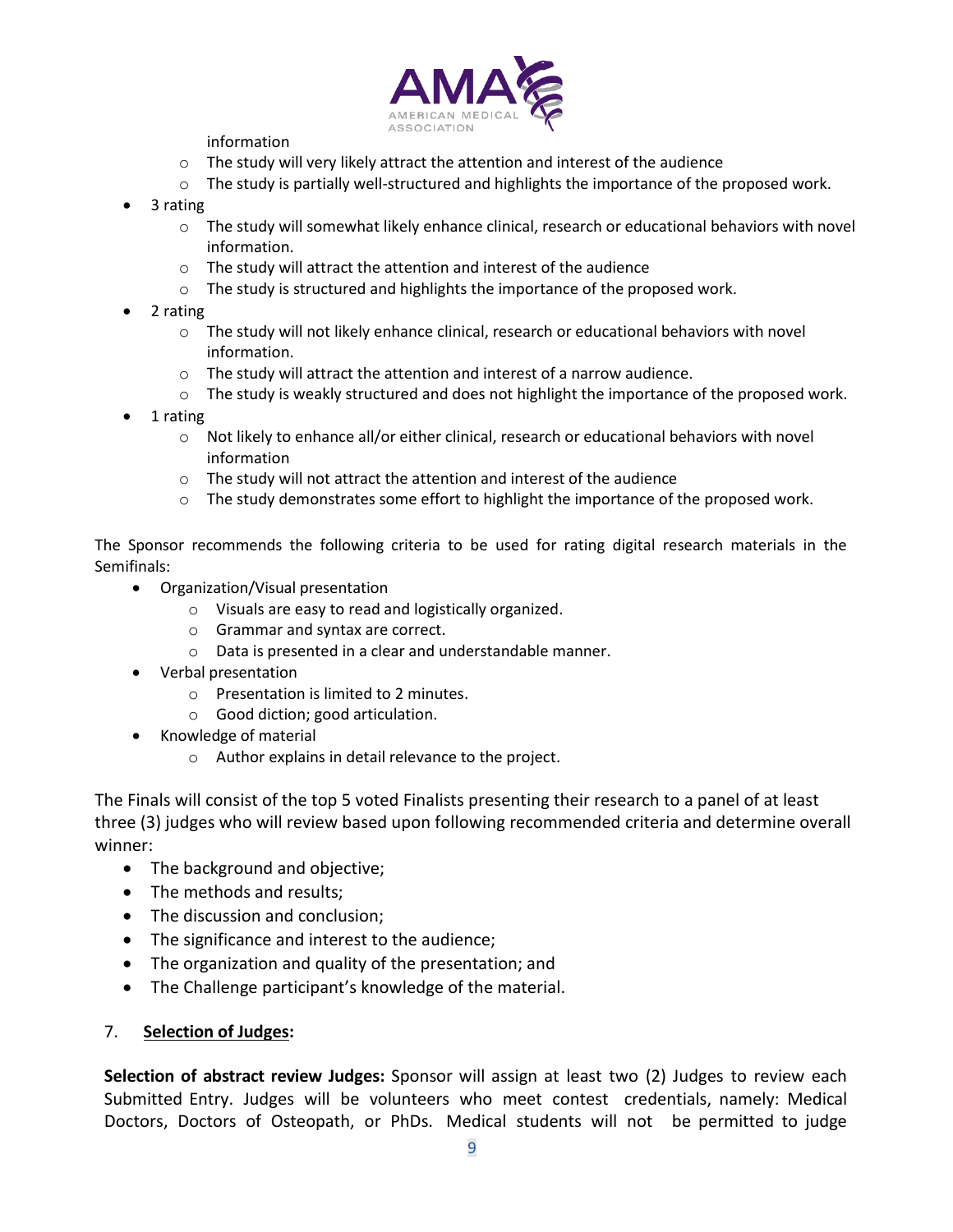

Submitted Entries eligible for the Semifinals or Finals.

**Selection of Finals Judges:** Sponsor will select a panel of judges to evaluate the Finals. Judges will be volunteers who meet a set of standards and qualifications, as determined in Sponsor's sole discretion.

## 8. **General Information:**

Participation is subject to all federal, state, and local laws and regulations. Void where prohibited or restricted by law. Entrant is responsible for checking applicable laws and regulations in entrant's jurisdiction before participating in the Contest to make sure that entrant's participation is legal. Entry into the Contest does not constitute Entry into any other contest or promotion, including, without limitation, other similar programs or promotions offered by Sponsor. Entrant is responsible for abiding by entrant's employer's policies regarding participation in the Contest. In the event of a conflict between these Official Rules and other promotional copy about the Contest, these Official Rules shall govern and control. Sponsor disclaims any and all liability or responsibility for disputes arising between entrant and entrant's employer related to the Contest.

## 9. **Intellectual Property Rights:**

Sponsor makes no claim to ownership of entrant's Submitted Entry or any intellectual property that it may contain. Entrant is not granting Sponsor any intellectual property rights to anything in entrant's Submitted Entry. By submitting a Submitted Entry, entrant only grants Sponsor certain limited rights as set forth in these Rules.

Entrant grants to Sponsor, Administrator, and Judges the right to review the Submitted Entry. Entrant grants Sponsor the right to post a reasonable amount of information describing the **Submitted Entry, any videos, diagrams, or images that entrants may submit or prepare in** connection with the Contest.

Entrant represents and warrants that he/she has the right to publicly post all content, audiovisual works and other materials on the Contest Website and to grant Sponsor such right.

By completing a Submitted Entry, entrant consents to the use by Sponsor, its affiliates, subsidiaries and licensees, of entrant's name, likeness, and images in connection with the Contest, in any media or format now known or hereafter invented, in any and all locations worldwide, without any payment to or further approval. Entrant agrees consent is perpetual and irrevocable.

Entrant agrees that nothing in these Official Rules grant entrant a right or license to use Sponsor's name or any of Sponsor's trademarks or service marks. Entrant grants to Sponsor the right to refer to entrant's Submitted Entry on the Contest website and in materials related to Sponsor promotion of the Contest. Other than these uses, entrant is not granting Sponsor any rights to entrant'strademarks. Likewise, nothing in this Contest requires entrant to negotiate or do business with Sponsor. Entrant may discuss his/her Submitted Entry and the ideas or technologies that it contains with other parties. Entrant also may contract with any third parties so long as entrant does not sign any agreement or undertake any obligations that conflict with any agreement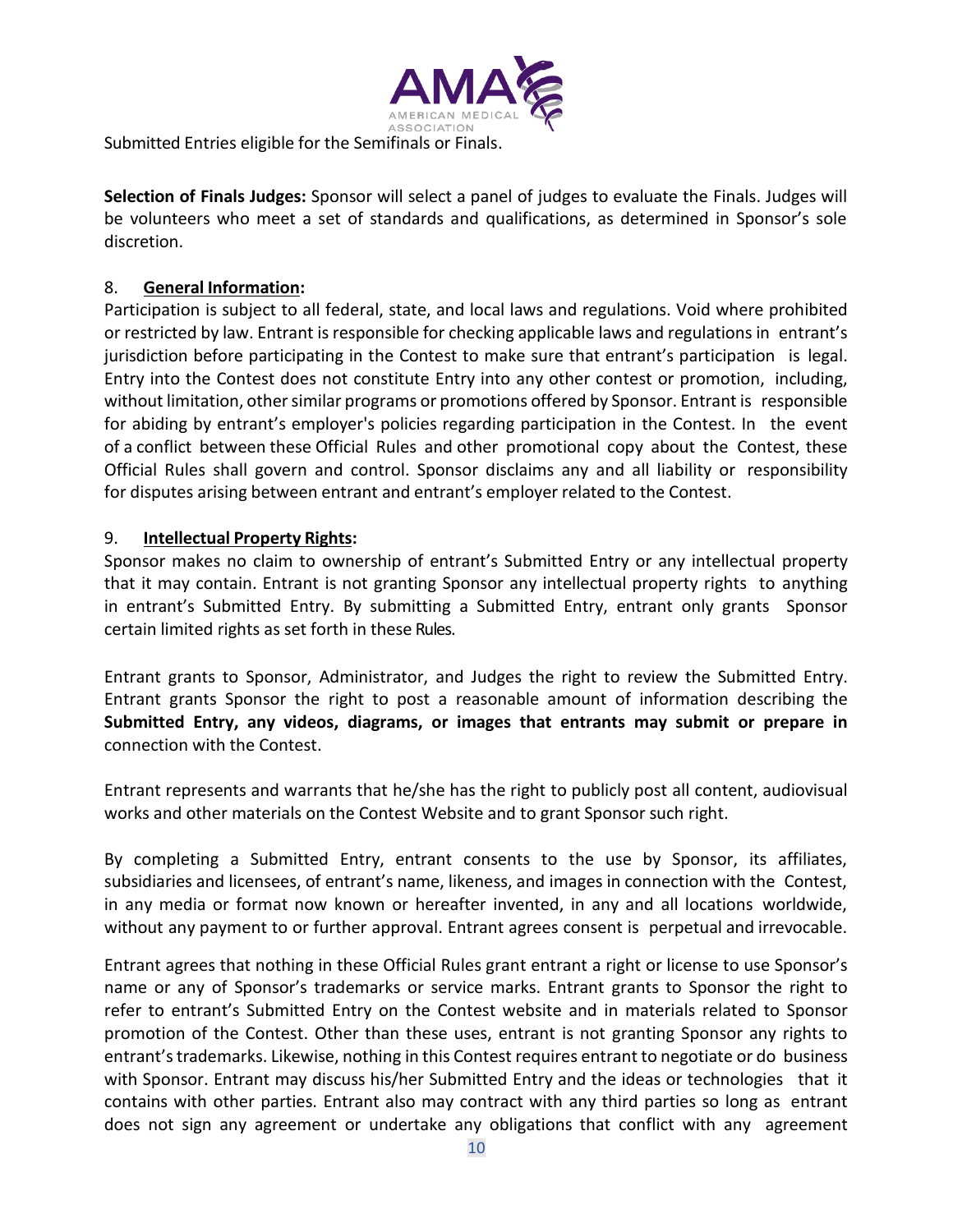

between entrant and Sponsor regarding an entrant's Submitted Entry. Entrant acknowledges that the intent of the Contest isto promote research conducted by AMA members and to promote interest in AMA membership. Entrant's participation in the Contest does not create an obligation on Sponsor's part to enter into any further business relationship or to promote entrant's solution in any way.

### 10. **PRIVACY:**

Sponsor will be collecting personal data about entrants in accordance with its privacy policy. Please review the Sponsor's privacy policy at [www.ama-assn.org/ama/pub/footer/privacy-policy.page.](http://www.ama-assn.org/ama/pub/footer/privacy-policy.page) By participating in the Sweepstakes, you hereby agree to Sponsor's collection and usage of your personal information and acknowledge that you have read and accepted Sponsor's privacy policy.

### 11. **No Confidential Information/No Confidential Relationship:**

Sponsor does not wish to receive or hold any submitted materials "in confidence". No confidential relationship or obligation of secrecy is established between entrant, Sponsor, Administrator or anyone with an ownership interest in any Submitted Entry.

### 12. **Internet:**

Sponsor is not responsible for incorrect or inaccurate Entry information whether caused by Internet users, by any equipment or programing associated with or utilized in the Contest, or by any technical or human error which may occur in the processing the entries in the Contest. The Contest is intended only for play in the United States and shall only be construed and evaluated according to United States law. Entrant should not enter this Contest if entrant is not a resident of the United States. **Void where prohibited.**

Sponsor reserves the right, in its sole discretion to cancel or suspend this Contest, randomly award the prizes from among all eligible Entries received prior to action taken by Sponsor, or award no prizes should fraud, virus, bugs or other causes beyond the control of Sponsor corrupt the administration, security or proper play of the game. Sponsor is not responsible for computer system, phone line, hardware, software or program malfunctions, or other errors, failures or delays in computer transmissions or network connections either human or technical in nature.

Should multiple users with the same e-mail account enter the Contest and a dispute arises regarding the identity of entrant, the authorized subscriber of said e-mail account at the time of Entry will be considered the entrant. "Authorized account subscriber" is defined as the natural person who is assigned an e-mail address by an Internet access provider, on-line service provider or other organization which is responsible for assignment e-mail address or the domain associated with the submitted e-mail address. Please see Sponsor's website's privacy policy for details of Sponsor's policy regarding the personal information collected in connection with this game. Any potential winner may be requested to provide Sponsor with proof that the authorized account holder of the e-mail address associated with the winning Entry. All entrants must have a valid e-mail address. Sponsor reserves the right at its sole discretion to disqualify any individual (and his or her Contest Entry) who is found to have tampered with the Entry process. Automated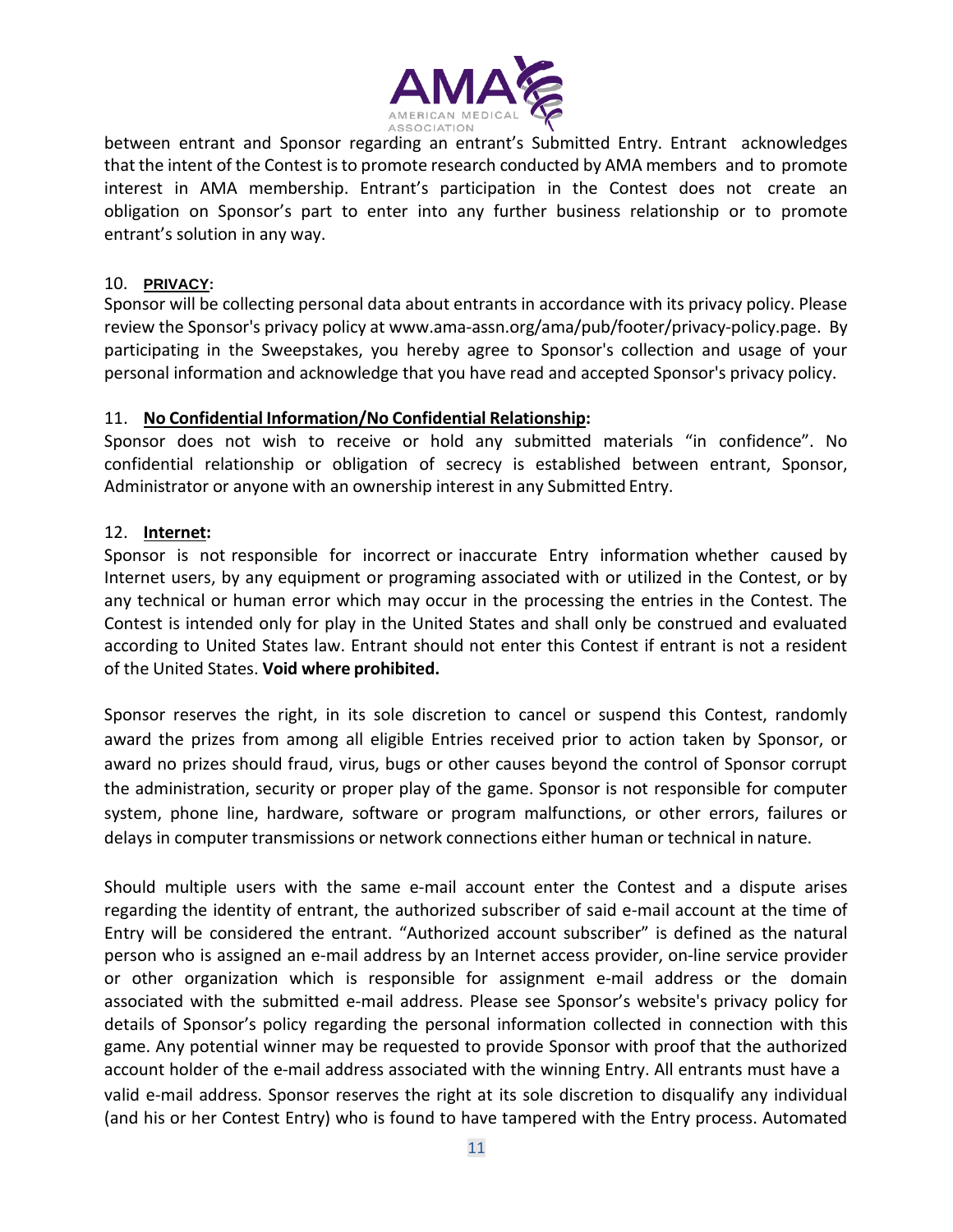

entries are prohibited, and any use of automated devices will cause disqualification.

### 13. **Releases/Disclaimers:**

Entrants agree to be bound by these Official Rules and Sponsor's decisions. As a condition of entering, entrant(s) agree: (a) to release Sponsor and KeyBank National Association, their affiliates, retailers, sales representatives, distributors, and each of their officers, directors, employees, representatives and agents from any and all liability, loss or damage incurred with respect to the awarding, receipt, possession, and/or use or misuse of any prize, (b) entrants waive all rights to claim punitive, incidental, consequential, or any other damages; (c) all causes of action arising out of or connected with this Contest, or any prize awarded, shall be resolved individually, without resort to any form of class action; (d) any claims, judgments, and award shall be limited to actual out-of-pocket costs incurred, excluding attorneys' fees and court costs; (e) all issues and questions concerning the construction, validity, interpretation and enforceability of the Official Rules, entrant's rights and obligations, or the rights and obligations of Sponsor in connection with the Contest, shall be governed by, and construed in accordance with, the laws of State of Illinois, without giving effect to any choice of law or conflict of law rules; and (f) entrants consent to the jurisdiction and venue of the federal, state and local courts located in Cook County, Illinois.

The winners of the Contest will be required to sign and return to Sponsor an Affidavit of Eligibility and Liability/Publicity Release Form before receiving their prize. Refusal or failure to sign and return the Affidavit of Eligibility and Liability/Publicity Release Form within fourteen (14) days from first attempted notification will result in forfeiture of the prize. Except where prohibited by law, acceptance of the prize constitutes winner's consent to use his/her name, likeness, and biographical data for Sponsor's promotional purposes without additional compensation.

Extra alternate finalists/winners may be selected at the time of judging. Such alternate winners may receive a prize if the originally selected winner is disqualified or otherwise determined to be ineligible. If any correspondence of the Contest or any prize is returned as undeliverable, the corresponding prize will be forfeited and will be awarded to an alternate winner. Should a winner make any false statement(s) in any document referenced above, the winner will be required to promptly return to Sponsor his/her prize. Any unclaimed prizes will be awarded as Sponsor deems appropriate. In the event there is a dispute of an entrant's identity, the prize will be awarded as Sponsor deems appropriate.

The Sponsor, its directors, employees or agents are not responsible for errors, problems or malfunctions relating to or in connection with the Contest, including without limitation, errors, problems or malfunctions which may occur in connection with the administration of the Contest, the announcement of the prizes, the processing of entries or in any Contest related materials; or for transactions that are lost, misdirected, or fail to enter into the processing system for any reason; or are processed, reported, or transmitted late or incorrectly; or are lost for any reason, including computer, telephonic, paper-transfer, human error, electronic, computer, telephonic malfunction, damage, error, omission, interruption, defect, delay in operation or transmission, or any combination thereof. Any and all warranties and/or guarantees on a prize (if any) are subject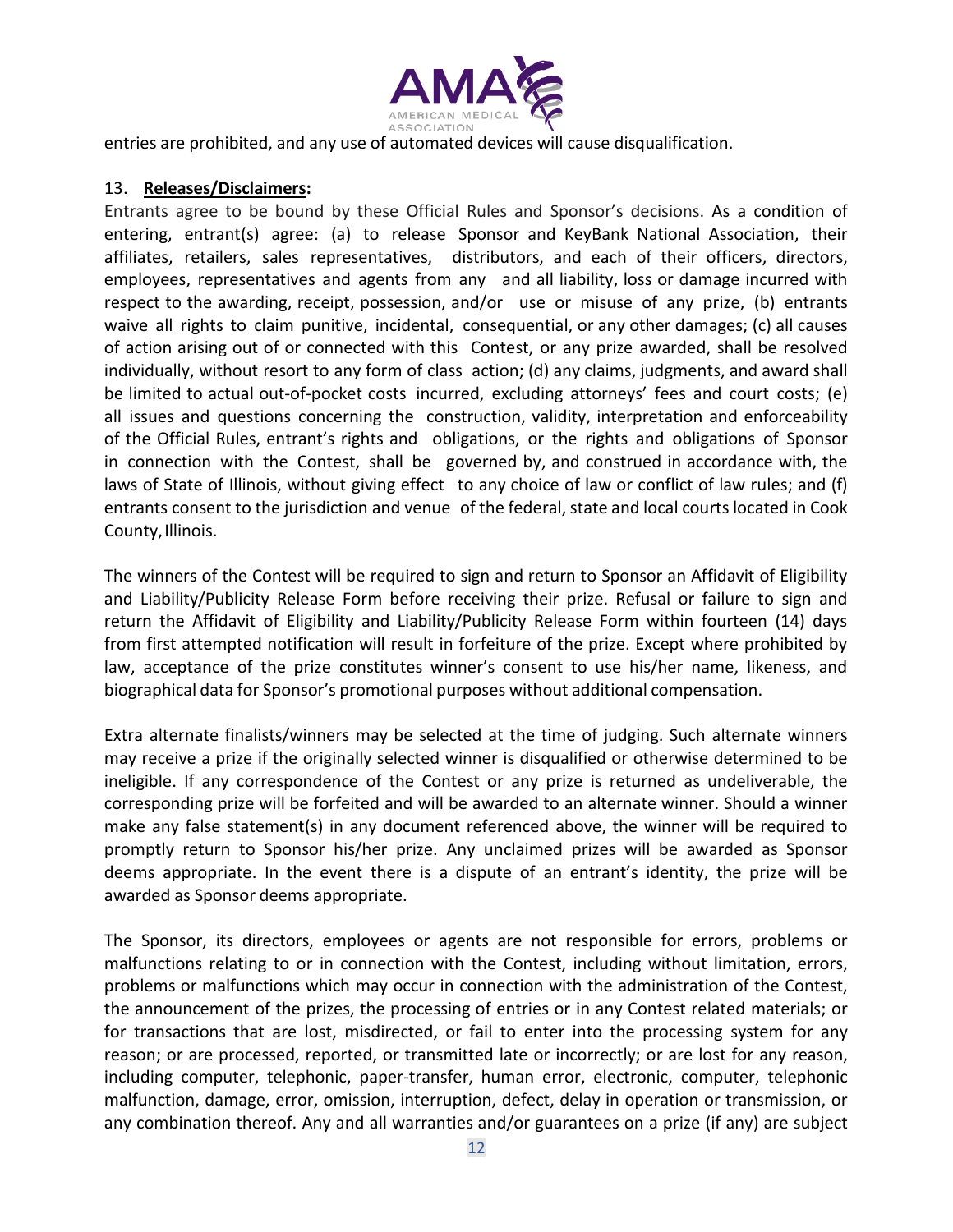

to the respective manufacturers' terms, and the Winner(s) agrees to look solely to such manufacturer(s) for any such warranty and/or guarantee. All trademarks are the property of their respective owners.

# 14. **Publicity Rights/Limited Privacy:**

By participating in the Contest, in addition to any other grants awarded herein or which may be awarded in another agreement with Sponsor, entrant hereby irrevocably (a) grants to Sponsor the right to use entrant's name, likeness, image and biographical information in any and all media for any purpose including, without limitation, advertising and promotional purposes relating to the Contest; and (b) releases Sponsor from any liability with respect thereto. Entrant acknowledges entrant's privacy rights will be limited in the Contest.

# 15. **LEGAL WARNING:**

**ANY ATTEMPT BY AN INDIVIDUAL, WHETHER OR NOT AN ENTRANT, TO DELIBERATELY INTERFERE WITH THE OPERATION OF THE CONTEST IS A VIOLATION OF CRIMINAL AND CIVIL LAWS AND THE SPONSOR RESERVES THE RIGHT TO SEEK DAMAGES AND PURSUE ALL REMEDIES AGAINST ANY SUCH INDIVIDUAL TO THE FULLEST EXTENT PERMITTED BY LAW. WITHOUT LIMITING THE FOREGOING, ENTRANTS FURTHER AGREE THAT THE SPONSOR, ITS AFFILIATES, AND ITS RESPECTIVE OFFICERS, DIRECTORS, SHAREHOLDERS, EMPLOYEES, REPRESENTATIVES, AGENTS, SUCCESSORS AND ASSIGNS, SHALL NOT BE LIABLE FOR ANY DAMAGES, LOSSES, COSTS OR EXPENSES, OF ANY KIND, ARISING FROM OR RELATED TO CIRCUMSTANCES BEYOND THE CONTROL OF SPONSOR AND/OR THEIR AFFILIATES, AND THEIR RESPECTIVE OFFICERS, DIRECTORS, SHAREHOLDERS, EMPLOYEES, REPRESENTATIVES, AND AGENTS, INCLUDING BUT NOT LIMITED TO ACTS OF GOD, ACTS OF GOVERNMENT, ACTS OF TERROR, ACTS OF WAR, CIVIL UNREST, LABOR SHORTAGES AND/OR STRIKES, EVEN IF ANY ONE OR MORE OF THE PARTIES OR ANY OF THE OTHER RELEASED PARTIES WERE AWARE OF THE POSSIBILITY OF ANY SUCH EVENTS OCCURRING.**

# 16. **Entrant's Representations and Warranties:**

By participating in the Contest and submitting an Submitted Entry, entrant represents and warrants that all information entrant provides on the Contest Website is true, accurate and complete to the best of entrant's knowledge, that entrant has the right and authority to submit the Submitted Entry on entrant's own behalf, entrant has secured all required consents and provided all required attributions with respect to artists, musicians or others whose intellectual property or creative content is included in entrant's Submitted Entry, and entrant's Submitted Entry:

- (a) is entrant's own original work, or is used by permission with full and proper credit given within the Submitted Entry;
- (b) does not contain confidential information or trade secrets (entrant's or anyone else's); does not violate or infringe upon the patent rights, industrial design rights, copyrights, trademarks, rights of privacy, publicity, other intellectual property or other rights of any person or entity;
- (c) does not contain malicious code, such as viruses, time bombs, cancelbots, worms, Trojan